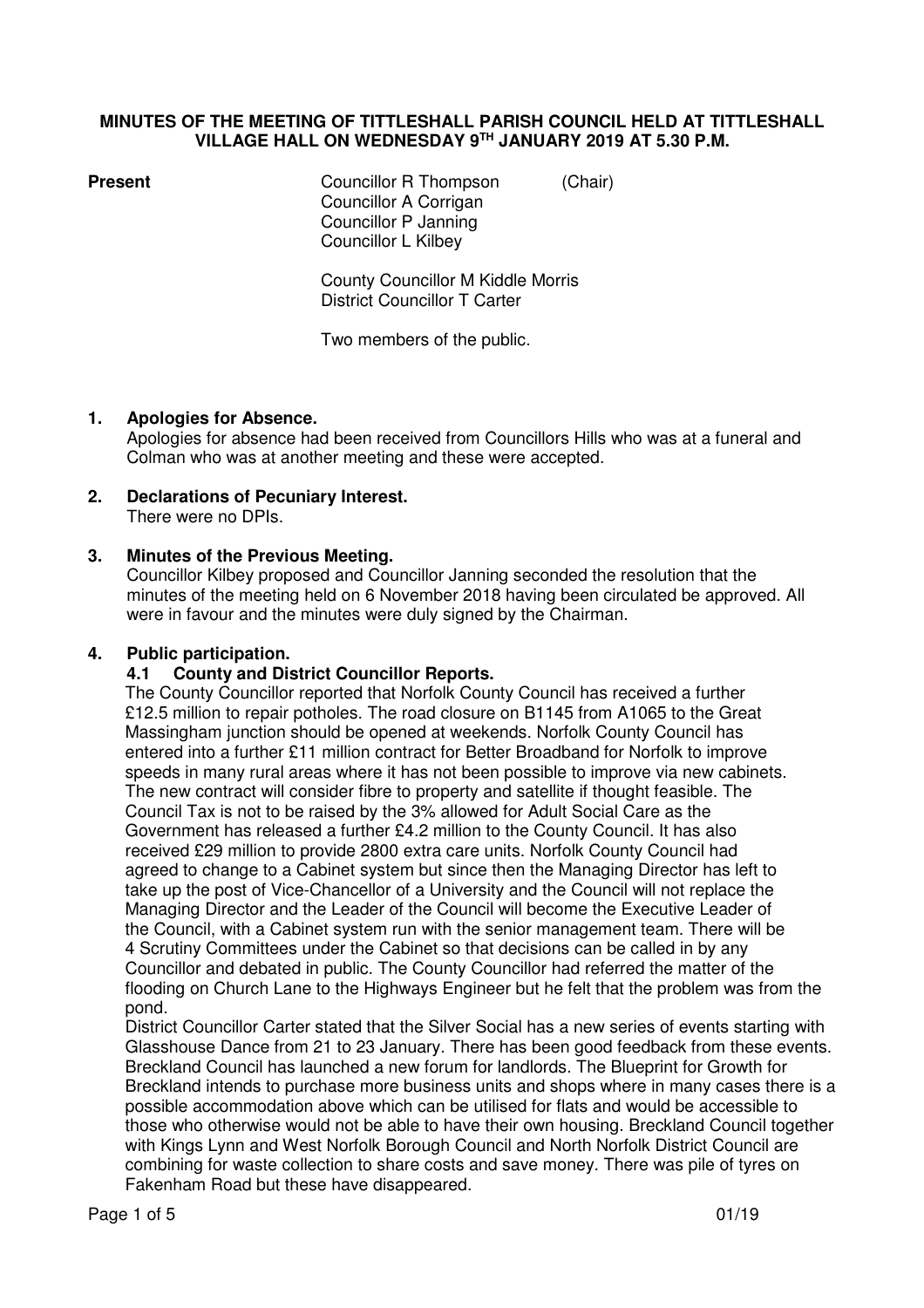# **4.2 Public Participation.**

A parishioner raised the matter of the sports equipment and that the two parishioners who have been dealing with this wish to pass it back to the Parish Council. This will be put on the agenda for March. The parishioner also stated that she felt that the Parish Council could have kept the parishioner who suffered the flooding more up to date and it was agreed that a member of the Parish Council would visit him.

# **5. Matters to report.**

### **5.1 Website.**

The new administrator stated that all is in place on the new site but he would like more Photographs for the site. The domain name is to be changed to the Clerk and the previous administrator will then not have any input needed for the old site.

# **5.2 Emergency Plan.**

Councillor Kilbey reported that all copies of the new plan are to be distributed by the Deputy Coordinator to the Area Volunteers and this will ensure that all are still willing to assist.

#### **5.3 Matters to report not covered by the agenda.**

There were no matters raised.

# **5.4 Report from the Millennium Green Sub-Committee.**

The rubbish had been cleared and the bark ordered for the swings. It was agreed to just roll the area as the trustees are not keen to have the areas filled. There is still a little hedge cutting to be done.

# **5.5 World War 1 Beacon.**

Councillor Janning reported that Tittleshall Parish Council had decided in 2017 to become involved in the nation-wide commemoration of the end of the dark years of World War One in 1918 by organising a commemoration evening and the lighting of a beacon to synchronise with the lighting of beacons throughout the length and breadth of the British Isles at 7pm on the 11th November.

The long and detailed planning phase took place over many months and as with all planning, was mostly invisible to those not directly involved. We were fortunate to be able to win the cooperation and enthusiasm of James Garner who allowed us to hold the evening's event in Godwick Great Barn.

On the 11 November we welcomed General the Lord Dannatt, former head of the British Army, Charles Watt, High Sheriff of Norfolk, the Right Reverend Jonathan Meyrick Bishop of Lynn, the author and historian Andrew Tatham and poet James Knox Whittet. The event was attended by over 200 parishioners from Tittleshall and surrounding villages. Many of those present bearing the names of the fallen whose names were read out after Thomas Fuller played the superbly delivered Last Post and Lord Dannatt lit the beacon.

An evening of remembrance and an evening of entertainment as flautist Sarah King and accompanying keyboard player Pippa Cook delighted us with their wonderful music. The Tittleshall Ladies' Male Voice Choir and the Village Green Ukulele Society splendidly encouraged everyone to join in the songs of WWI which are part of our cultural heritage. Thank you to all those who helped make this evening a success. She added that there had been good feedback from all the participants

Councillor Corrigan said that it was a fantastic event and many links had been forged. The Chairman thanked Councillor Janning for leading the organisation. Councillor Kilbey said that £64.88 had been raised for Help for Heroes who had sent a thank you letter which was read out. A letter of commendation had been received from Whissonsett Parish Council and this was also read out.

# **5.6 Resignation of Councillor.**

The Clerk informed the members that Jeff Blackwell had resigned from the Parish Council owing to work commitments. Breckland Council had been informed and as the vacancy is within 6 months of an election no election need be advertised and the Parish Council is free to co-opt. A new Vice- Chairman needs to be appointed and this will be done at the March meeting. A notice will be placed in the Church and Village regarding the vacancy.

**5.7 Courtney House.**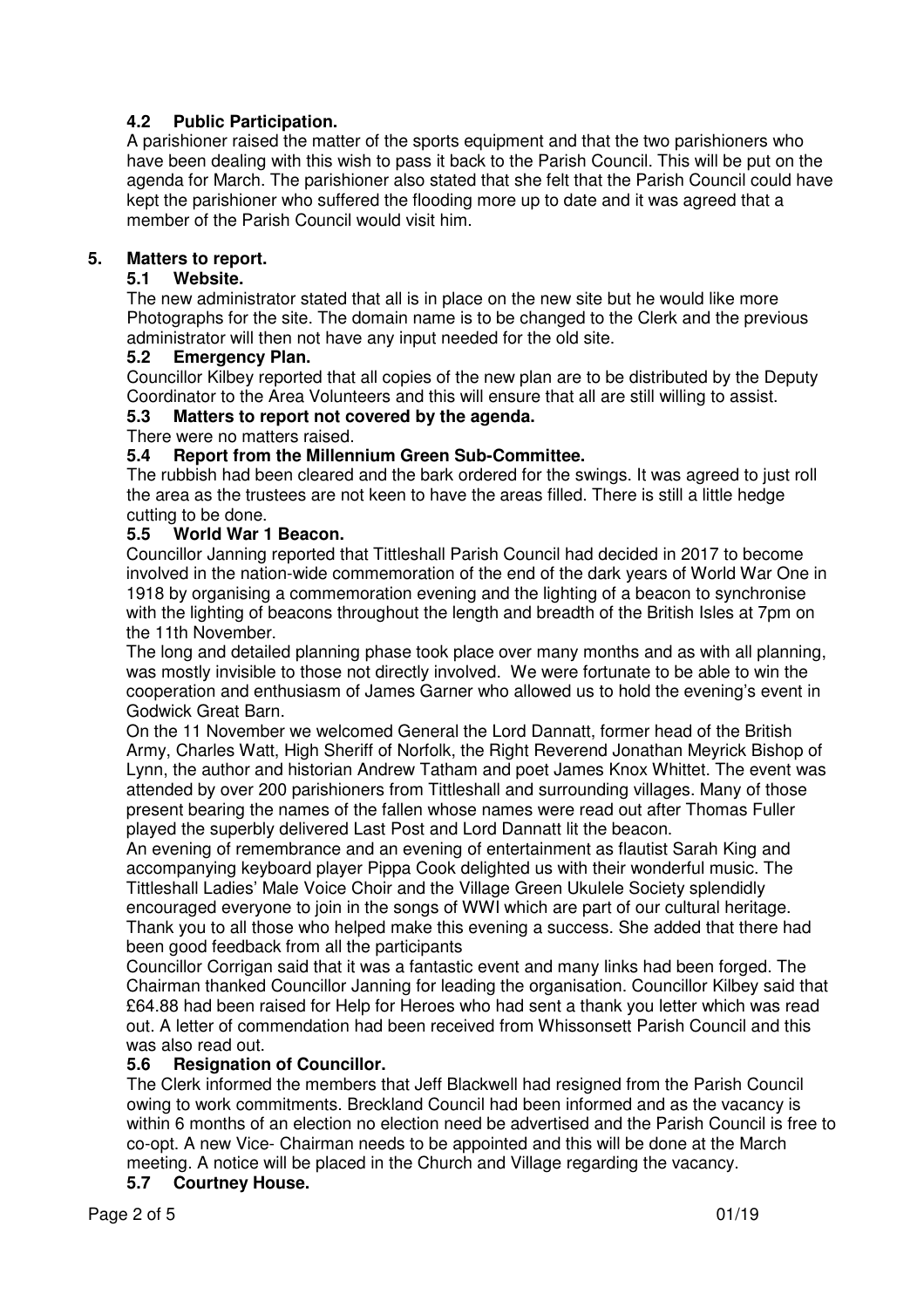Councillor Janning informed the meeting that she had spoken to the person who is residing at Courtney House who informed her that it is still to be a nursing home in the future but with less beds and accommodation for staff. He apologised for having spoken to the Chairman aggressively but he had been subjected to some aggressive questioning by villagers and was feeling angry himself. There is at present no time scale for the renovations but a contractor has been appointed for the gardens. The company is based in Norwich and there has not been a change of use applied for. The County Councillor had contacted Adult Social Services but no answer had been received prior to the meeting.

# **6. Highways.**

# **6.1 Report on Matters raised at the last meeting.**

The Clerk reported that he had reported the potholes on Clay Hill and these had been repaired. The Clerk had stated that he believes that the problem is with the water running down Clay Hill from the pond and the washing of the coaches. He had contacted Norfolk County Council regarding the cattle signs on Litcham Road and had sent as well the original e-mail from the Highways Engineer. The flooding of Church Lane had been reported by the County Councillor and the Clerk had sent the photographs at the time. The County Councillor had requested that the Highways Engineer contact the resident. The footway outside Casa Mia has not been sided out and the Clerk will chase the gates at each end of the village.

# **6.2 New Problems.**

There are potholes near to the War Memorial and on Fakenham Road just past the road to Godwick. The finger post at the Godwick junction needs replacing. The footway between Peakhall Road and Fakenham Road needs clearing.

#### **6.3 Footpaths.**

Councillor Janning had circulated her report as follows: -

 During the given time-span there were less footpath inspections carried out; holidays being the main reason for this.

 In November FP1 was walked. This route is popular – especially as there is access to the English Heritage site of Godwick Medieval Village and this attracts walkers from outside of the village. However, a walker needs to negotiate 3 gates along the footpath which are heavily chained and often overgrown. It is not clear that this is the route of the footpath. In November there were no turkeys in the fields, which made the walking easier but it was difficult for myself and another lady to get the gates open. Just past the 3rd gate is the newly constructed bridge over the stream (thanks to NCC). It is regretful that walkers are discouraged from walking this footpath which is their statutory right to walk.

 Recommendation: the Clerk writes to the landowner to ask for some collaboration to make this walk easier.

December FP6 was walked. Although still an uneven walk, it is much improved.

#### **7. Planning.**

#### **7.1 Applications.**

# **7.1.1 3PL/2018/1347/HOU- Wicken Farm Stanfield Road-Summer House and Boundary Wall by existing Access.**

No objection was raised to the application provided there is adequate visibility splay onto the road. This was passed by a unanimous decision.

#### **7.1.2 3PL/2018/1503/F- Wicken Farm Stanfield Road- proposed barn conversion to residential use (2 dwellings).**

No objection was raised to the application which was passed by a unanimous decision.  **7.2 Decisions** 

#### **7.2.1 3PL/2018/1158/HOU- Holly House 51 High Street-erection of two storey rear extension to include Juliet balcony and 1.5 storey side extensions (existing conservatory to be demolished) Approved.**

# **8. Finance.**

 **8.1 Budgets.**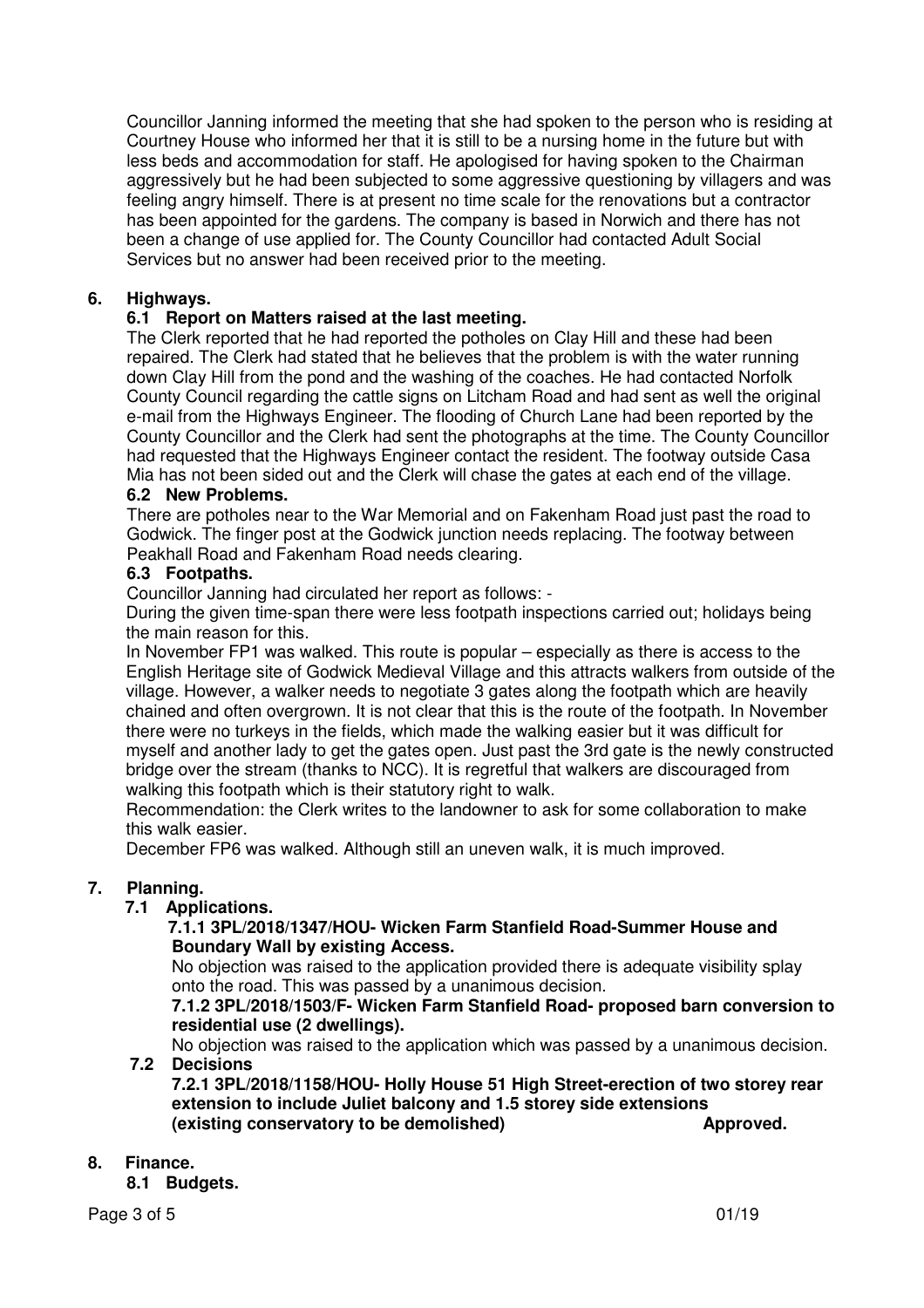The budget sheets and financial information had been circulated and Councillor Kilbey proposed and Councillor Corrigan seconded the resolution that these be approved. All were in favour.

#### **8.2 Balances and Cheques for authorisation.**

Councillor Janning proposed and Councillor Kilbey seconded the resolution that the balances and cheques for authorisation be approved. All were in favour. **Balances :-** 

#### **Community Account**

|          | <b>COMMUNIST ACCOUNT</b>                   |         |
|----------|--------------------------------------------|---------|
|          | <b>Balance at 30 09 18</b>                 | 3310.73 |
|          | <b>Plus Profit from Sunflower Saturday</b> | 170.57  |
|          |                                            | 3481.30 |
| Less     | Cheques authorised 04 09 18 -124.80        |         |
|          | Cheques authorised 06 11 18 -1406.61       | 1531.41 |
|          | Balance at 30 11 18                        | 1949.89 |
| Less     | unpresented cheques authorised 06 11 18-   | 192.00  |
|          | Balance at 30 11 18                        | 1757.89 |
|          | <b>Business Saver Account</b>              |         |
|          | Balance at 30 09 18                        | 3010.17 |
| Interest |                                            | 1.50    |

Balance at 30 09 18 3011.67

Amount available for Section 137 : 328x£7.57 =£ 2482.96 Spend to Date : £0.00 Cheques for authorisation:

| 991 | <b>B</b> J Leigh                | <b>Contract November and</b><br>December 624.62 Less<br>PAYE 125.00 | 499.62 |
|-----|---------------------------------|---------------------------------------------------------------------|--------|
| 992 | <b>Tittleshall Village hall</b> | Hall hire                                                           | 12.00  |
| 993 | <b>HMRC</b>                     | <b>PAYE</b>                                                         | 125.00 |
| 994 | <b>Godwick Hall</b>             | 50% of cost of Bullfinch Gas                                        | 216.00 |
|     |                                 | <b>Beacon for Battles Over</b>                                      |        |
| 995 | <b>S A Norris</b>               | Photography for Battles                                             | 75.00  |
|     |                                 | Over                                                                |        |
| 996 | P Hands                         | New Posts for Gates at                                              | 56.38  |
|     |                                 | Allotments.                                                         |        |
| 987 | <b>Beetley Parish Council</b>   | 25% of Membership of SLCC                                           | 43.75  |

# **8.3 Precept 2019/20.**

The draft precept had been circulated and this was discussed at length. The Clerk had stated at the previous meeting that serious thought should be given to the precept as there is a possibility of running out of money.

 It was agreed that the Parish Council would not continue to pay for the cutting of the Churchyard and the saving of £1400 would enable the Parish Council not to have to increase the precept.

 Councillor Kilbey proposed and Councillor Janning seconded that the precept be set at £5250. All were in favour.

#### **8.4 Pay Increase for the Clerk.**

Following last year's two year pay agreement the rates of pay had been circulated. The Clerk's pay would increase from £12.012 per hour to £12.39 per hour from 1 April.

#### **8.5 Photocopying Charges.**

These would increase to 5p re single sided copy and 6p per double sided copy.